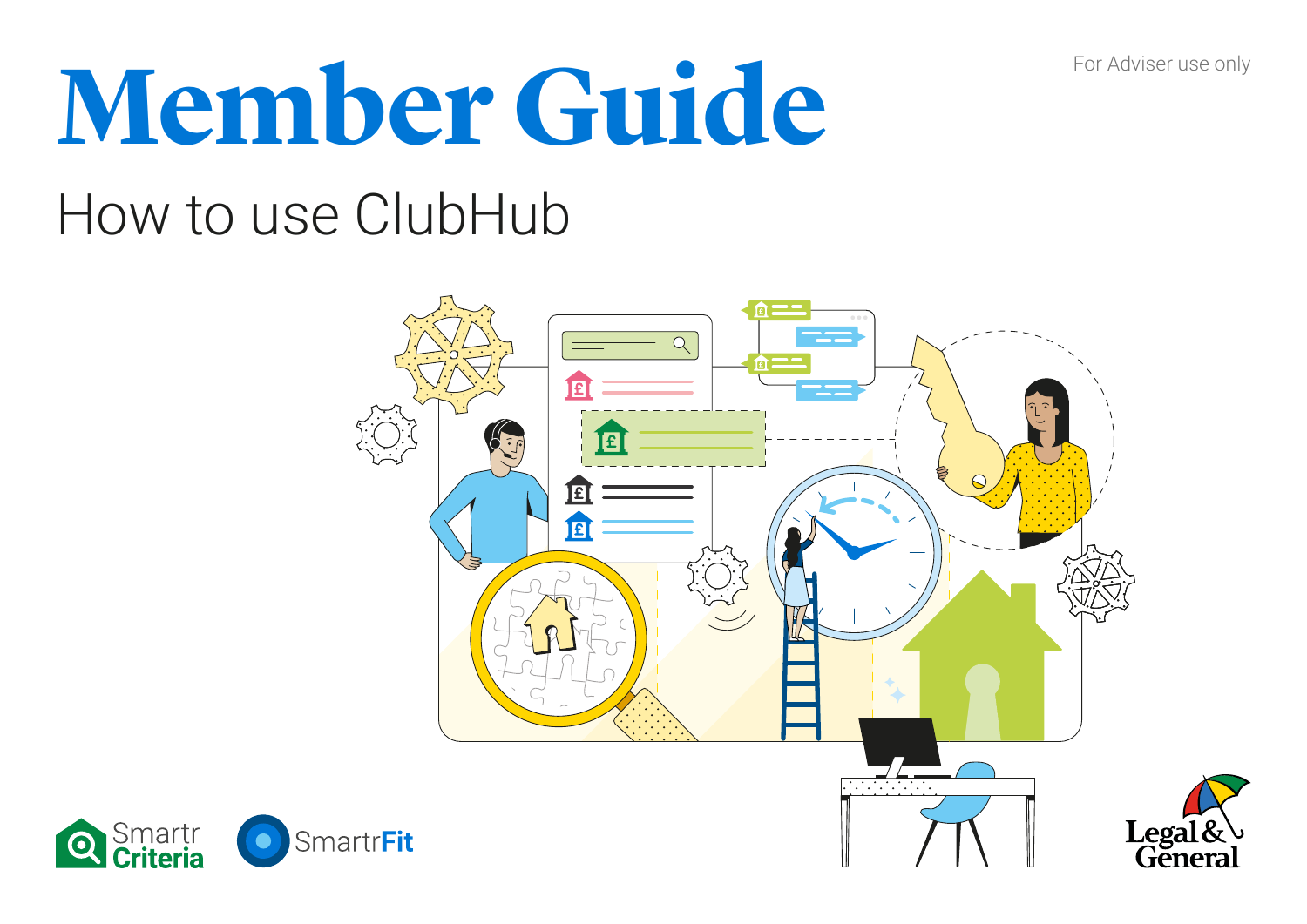### **Contents**

- [Welcome](#page-2-0)
- [What is ClubHub?](#page-3-0)
- [How to register](#page-4-0)
- [How to log in](#page-5-0)
- [SmartrCriteria](#page-6-0)
- [SmartrFit](#page-7-0)
- Here [to help, if you need it](#page-8-0)

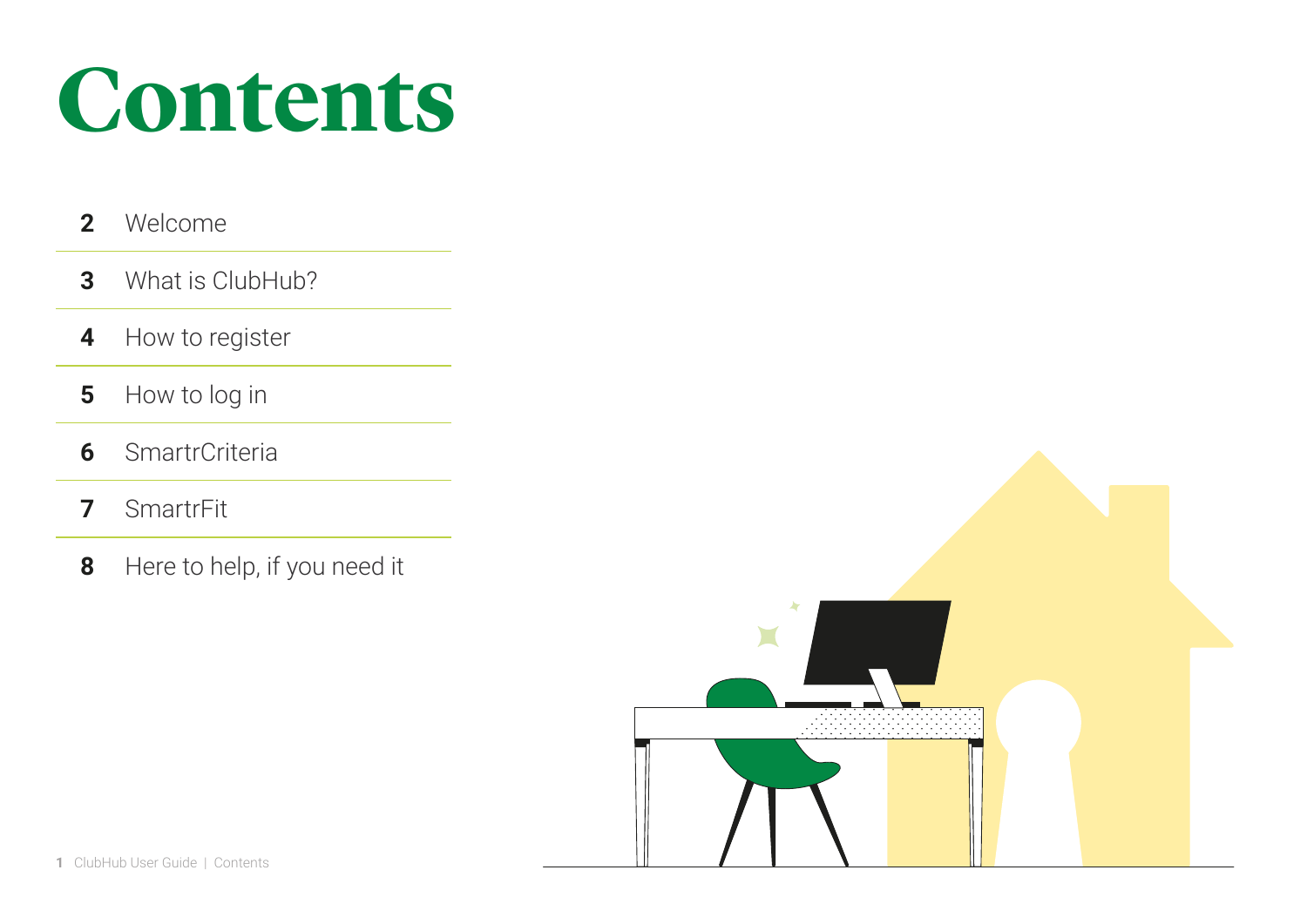## <span id="page-2-0"></span>**Welcome**

Hello and Welcome to ClubHub! Thank you for being a part of Mortgage Club.

We take pride in partnering with advisers and lenders in the club we've built together, and in our member benefits. But we're not stopping there. We're evolving and committed to always doing so. You can expect Mortgage Club to grow right alongside your business, and ClubHub is where your content, tools and latest developments can be found.

Read on to learn how to navigate ClubHub, and the benefits available to you, including how you access SmartrCriteria and SmartrFit.

**The Mortgage Club Team**

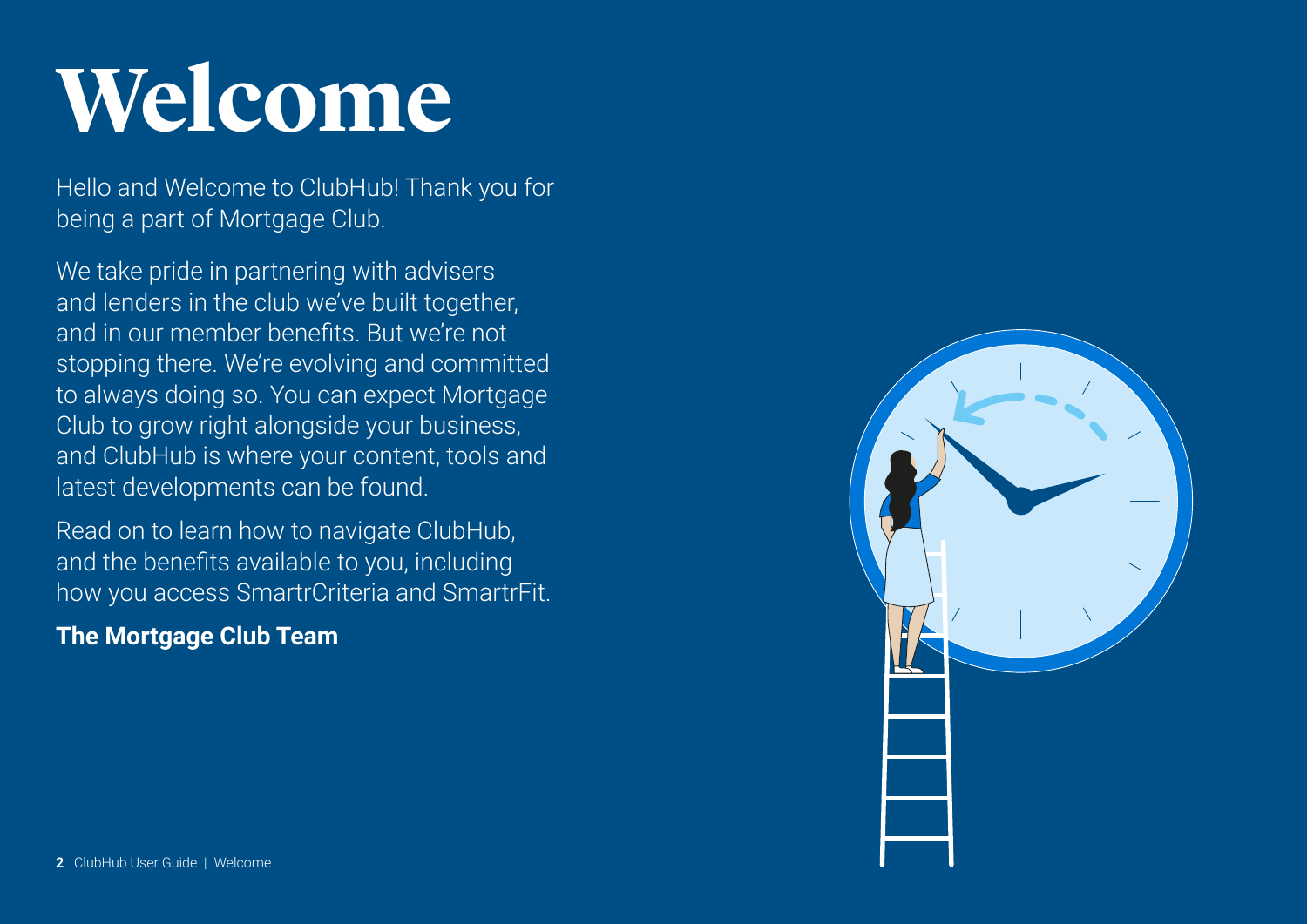## <span id="page-3-0"></span>**What is ClubHub?**

ClubHub is the member-only space for Legal & General Mortgage Club members. Once logged in, you can access SmartrFit and SmartrCriteria, read member-only content and see all the benefits available to you in one place.

Ready when you are, **SmartrCriteria** and **SmartrFit** are available 24/7 via ClubHub. Our mortgage search tools have been developed to help you find lender matches for your clients with ease. And because the world has evolved, so have we.

The latest streamlined version of **SmartrCriteria** gives access to over 1 million lender outcomes from over 100 lenders and is faster and more accurate than ever. While our new innovation **SmartrFit** combines affordability and product matching with criteria, for more in-depth research than ever.

Procuration fees can be claimed on ClubHub. As well as claiming, you can view progress and see an overview of those previously claimed - giving you greater control over your cash flow.

When your case has reached exchange, you can complete and submit a digital claim form here on ClubHub. This notifies us of your cases. We'll then arrange payments on your next available commission statement.

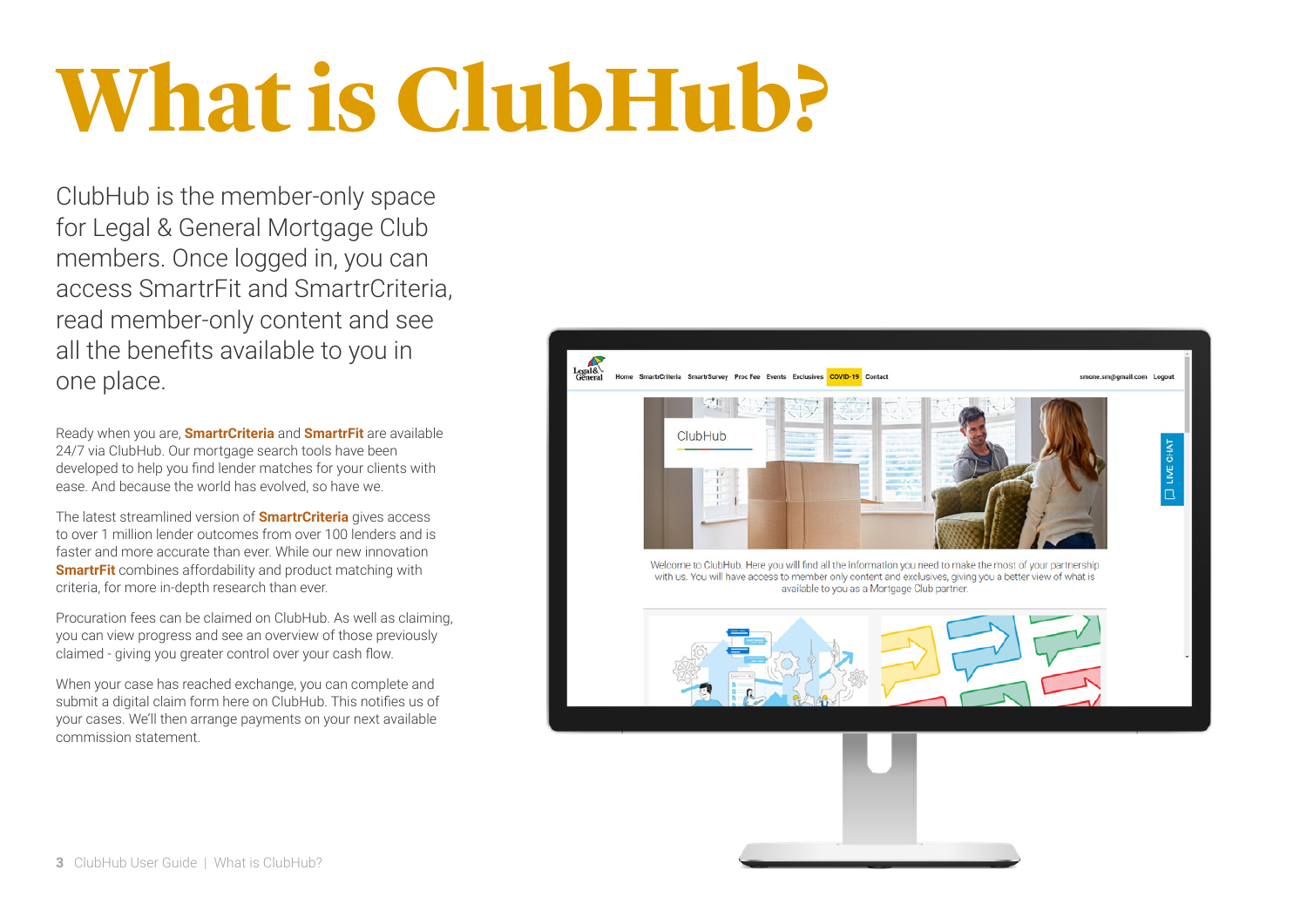<span id="page-4-0"></span>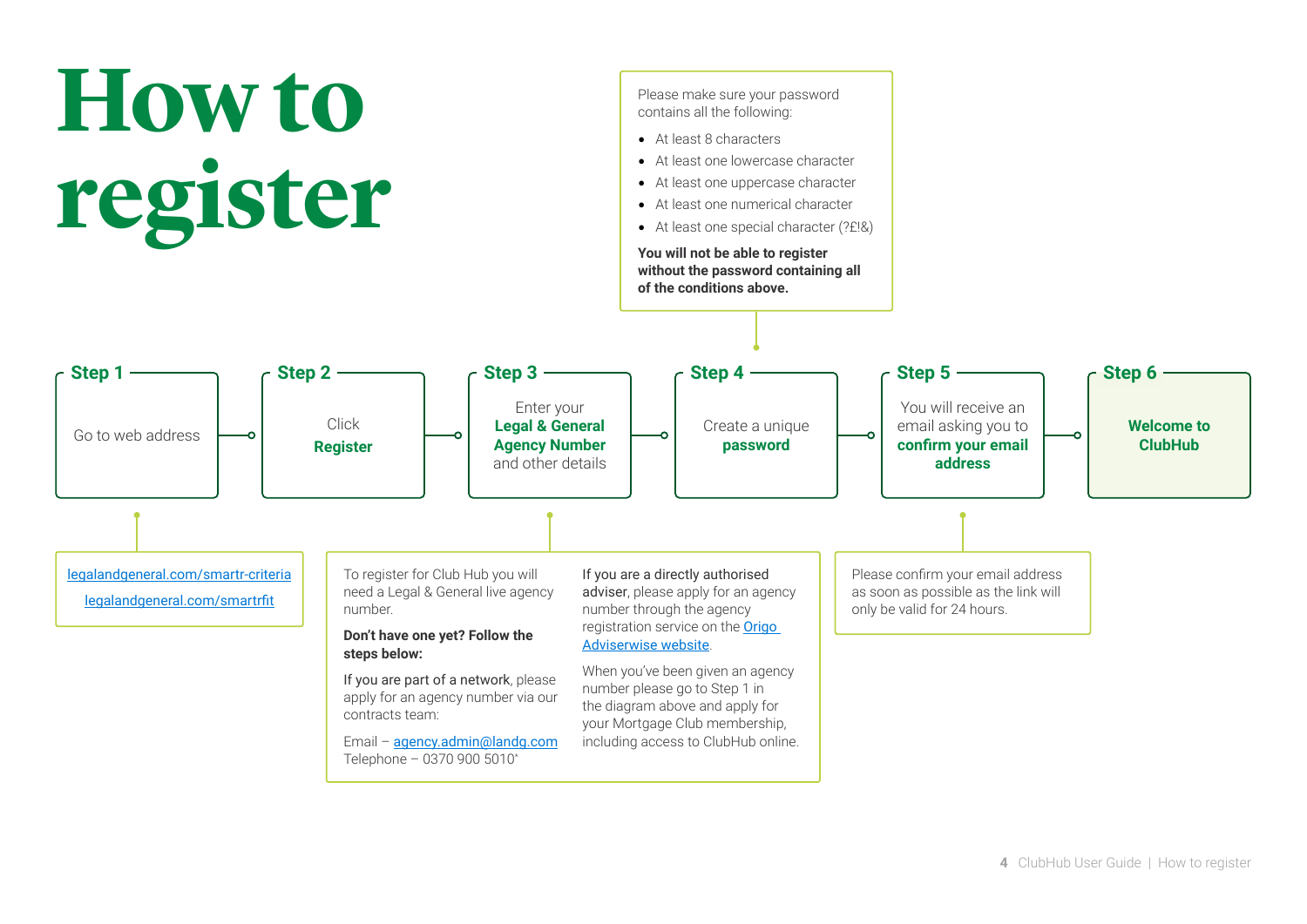# <span id="page-5-0"></span>**How to log in**

To log into ClubHub, visit [our website](https://www.legalandgeneral.com/adviser/mortgage-club/) and select 'log in' in the top right hand corner. The web address is:

www.legalandgeneral.com/adviser/mortgage-club

### **Issues logging in?**

Please check you've done the below:

- Entered the correct details
- Cleared your cache/cookies
- Opened a new browser (preferably Google Chrome)
- Visited the website directly rather than using a saved link
- Reset the password

If the issues persist, please contact:

**Mortgage Support Services Team**

**[Via live chat](https://www.legalandgeneral.com/adviser/mortgage-club/contact-us/)** or telephone: **03450 260092**\*

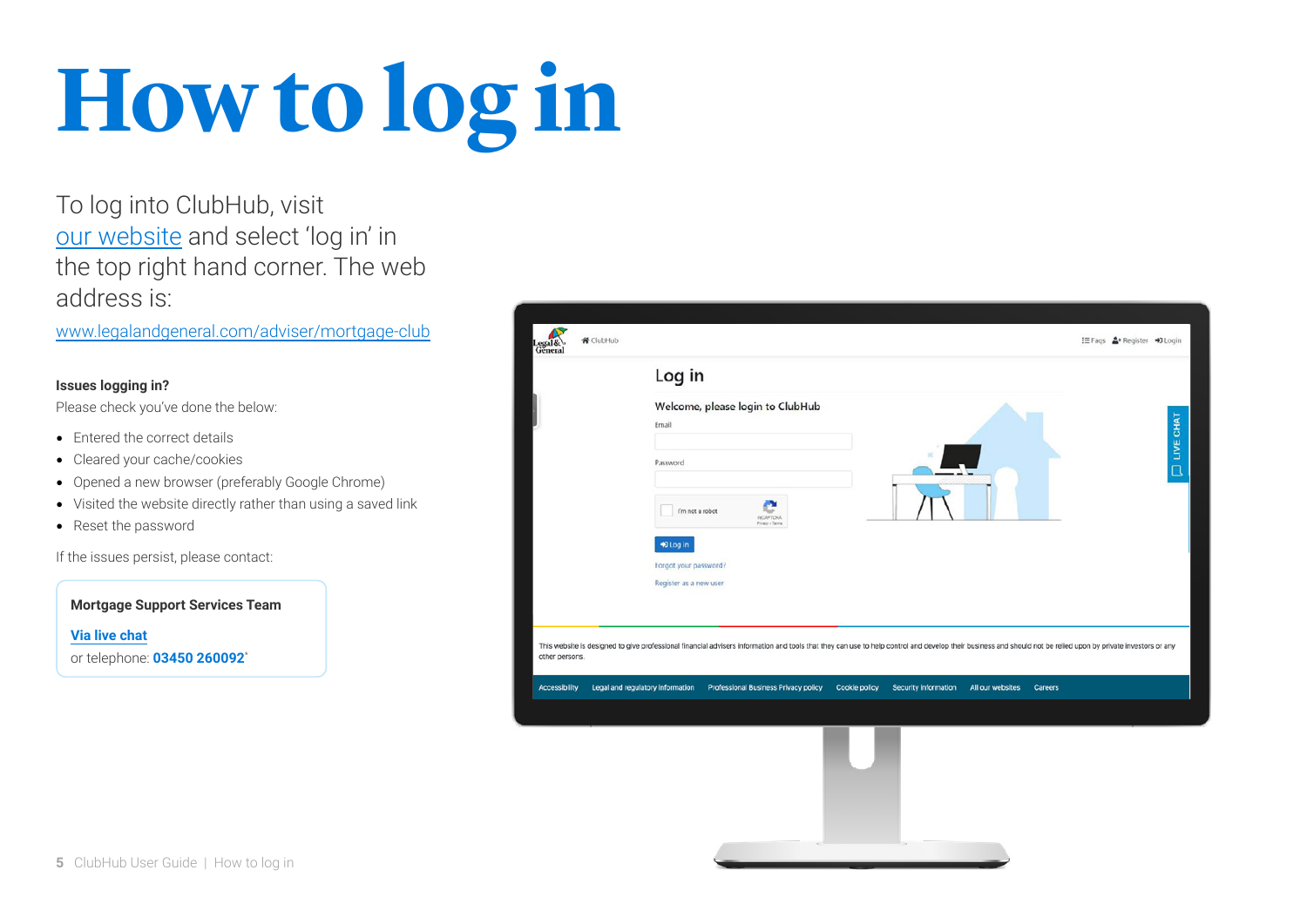### <span id="page-6-0"></span>**SmartrCriteria**

SmartrCriteria is a tool for busy advisers, designed to make your life easier.

Once you've entered a client's mortgage requirements, it does the research for you, quickly matching the most appropriate lenders from our panel to their circumstances. And now it's faster, streamlined, and even more accurate.

Since launching in January 2019, SmartrCriteria has grown from strength to strength.

We've listened to what you need, making lots of investments and developments, because we're committed to making mortgages simply better. We recognise that your business needs to keep evolving - and therefore so will we.

### Paul Hardingham

### **Director,** *Innovate*

"My company has used SmartrCriteria since launch, we have found it to be an excellent addition to our toolkit, giving accurate and up to date lender info, which is no mean feat, particularly on the current market! Highly recommended."

### Sunjay Chauhan

### **Mortgage Broker and BTL Specialist**

"I consider myself a knowledgeable adviser, but I find myself using this tool on a daily basis. Without this I would waste some serious time looking up criteria on individual lender websites / web chat etc. For any advisers not using this – get on board and embrace this time saving assistant."



Watch our **[webinar guide](https://www.brighttalk.com/webcast/12313/398270?utm_campaign=channel-feed&utm_source=brighttalk-portal&utm_medium=web)** 

**[to SmartrCriteria](https://www.brighttalk.com/webcast/12313/398270?utm_campaign=channel-feed&utm_source=brighttalk-portal&utm_medium=web)**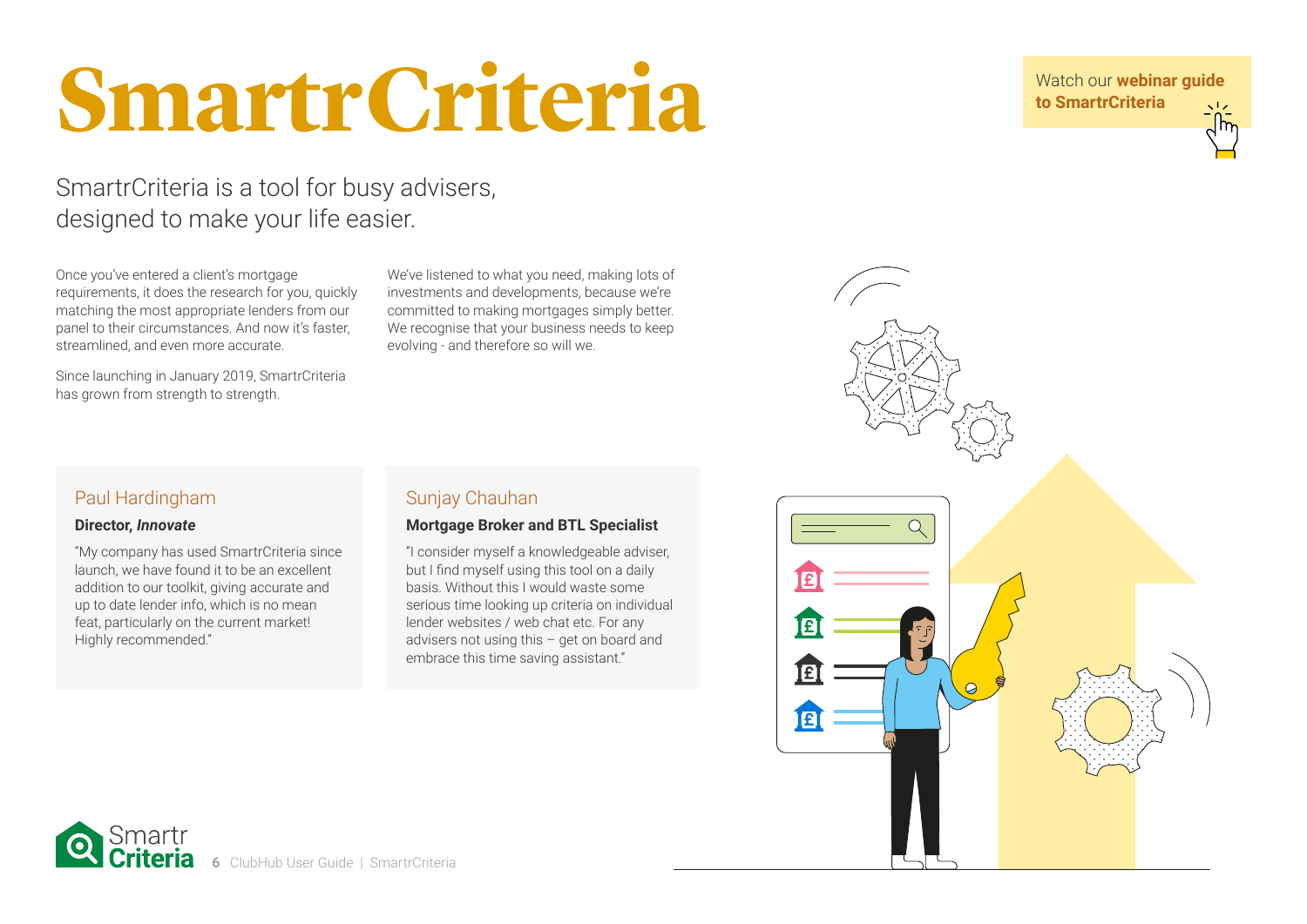### <span id="page-7-0"></span>**SmartrFit**

Your go-to research tool, SmartrFit combines SmartrCriteria with an affordability calculator and product matching for a 'smartr' than ever client lender fit.

Available for both Residential and Buy-to-Let, SmartrFit provides you not only with details of those lenders that fit your client, but also the maximum loan amount they would offer. It intuitively checks against key criteria using lender verified information within SmartrCriteria, and lenders' own affordability rules. What's more, you can add the criteria of your choice at any point, to get a fuller picture of suitability.

Lenders log-in directly to update and verify their criteria, meaning you can rely on product accuracy when searching for a clientlender match. What's more, your results will evidence how they were calculated and why particular lenders were selected.

You can also see product examples, to provide your client with even more information about what could be available to them. And did you know that SmartrFit can integrate with your website and back office systems, for greater streamlining and efficiency?

SmartrFit takes all the benefits of SmartrCriteria, adding in affordability, knowledge, product matches and checks. It is dedicated to efficiency, ease and the reliable results you need at your fingertips.

### Christine Hosie

### **Mortgage and Protection Adviser,**  *Mortgage Advice Bureau*

"SmartrFit is a great tool to save time sourcing affordability, rather than filling out the same information multiple times"

### Harvi Claire

### **Mortgage & Protection Advisor,**  *Butterfly Financial Services Limited*

"SmartrFit saves me time and I really like how you can easily add SmartrCriteria to it now"



[To find out more, visit our](http://legalandgeneral.com/smartrfit)  **SmartrFit** [webpages](http://legalandgeneral.com/smartrfit)